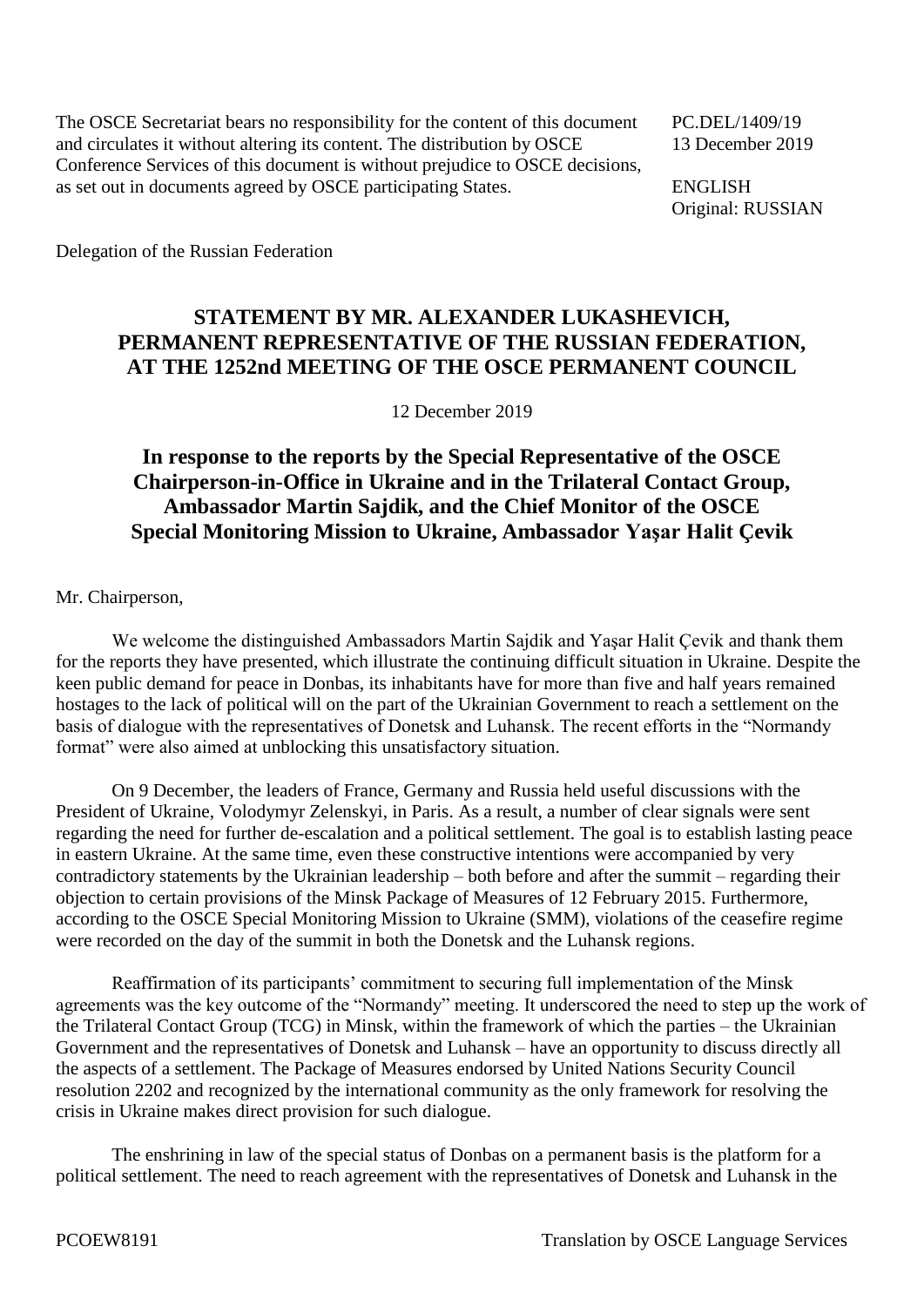TCG on all the related legal aspects – as stipulated in the Package of Measures for the Implementation of the Minsk Agreements – was reaffirmed at the summit in Paris. Today the Verkhovna Rada extended the law on special status, which has still not entered into force, for one year until 31 December 2020. At the same time, in accordance with the Package of Measures, Donbas should be guaranteed special status by law on a permanent basis. This should also include the relevant amendments to the Constitution. We also expect the "Steinmeier formula" on the procedure for the entry into force of the special status to be enshrined in Ukrainian legislation as soon as possible.

With the aim of synchronizing the efforts to achieve a settlement in the political and security sphere, the TCG has the task of immediately stabilizing the situation at the line of contact. This includes measures to support the ceasefire regime, the need to relaunch agreements on demining activities, and instructions to agree on and carry out disengagement within the next three months in additional areas, which the parties identify during direct consultations. As can be seen from the SMM's reports, there are no active hostilities in Donbas, however "complete silence" has still not been established. Over the past week alone, the number of ceasefire violations totalled several thousand. Shelling continues in the vicinity of settlements. We stress the need to publish orders for a ceasefire, to introduce disciplinary measures for those who violate the ceasefire and to prohibit sabotage and the deployment of weapons and military positions near residential areas.

In these conditions, there is a need for close monitoring by the SMM of the situation both near the line of contact and behind the lines. We expect balanced monitoring on both sides of the line of contact, including the use of technical means. Military activity, rotation and regrouping of the Ukrainian armed forces, which often take place far away from the line of contact, should not escape the Mission's attention. We express our support for the SMM Chief Monitor, Mr. Çevik, and all the staff working in very difficult conditions.

We noted the thematic report issued by the Mission at the start of December on the impact on civilians of mines and unexploded ordnance. An analysis of the composite data bears witness to the unsatisfactory implementation of the agreements on demining along the entire line of contact, except only for the disengagement areas in Stanytsia Luhanska, Petrivske and Zolote, where careful demining followed the actual disengagement. In that connection, the call by the Normandy Four for the development and implementation of an updated demining plan on the basis of the existing TCG decisions is especially relevant. We expect the SMM to publish systematic data on other casualties too, including a thematic report on the casualties of shelling and the destruction of civilian infrastructure.

The work of the TCG humanitarian working group received important impetus from the "Normandy format". In these conditions, the Ukrainian Government and the representatives of Donetsk and Luhansk are called upon to reach agreements and to carry out an exchange according to the principle of "all identified for all identified" before the new year. I would remind you that the last exchange of people connected with the events in Donbas took place almost two years ago on 27 December 2017. The work to verify the list of detainees should be accelerated. The task of legal clearance and amnesty for those who are subject to such an exchange also remains relevant. The sorry examples of how the Ukrainian Government first exchanges people and then puts them back on the wanted list do not help to create an atmosphere of trust between the parties.

The opening of new checkpoints at the line of contact is an important humanitarian measure that will improve the situation of the civilian population. We look forward to the relevant agreements being reached between the Ukrainian Government and the representatives of Donetsk and Luhansk in the TCG at its forthcoming meetings in the wake of the Normandy Four's guidelines.